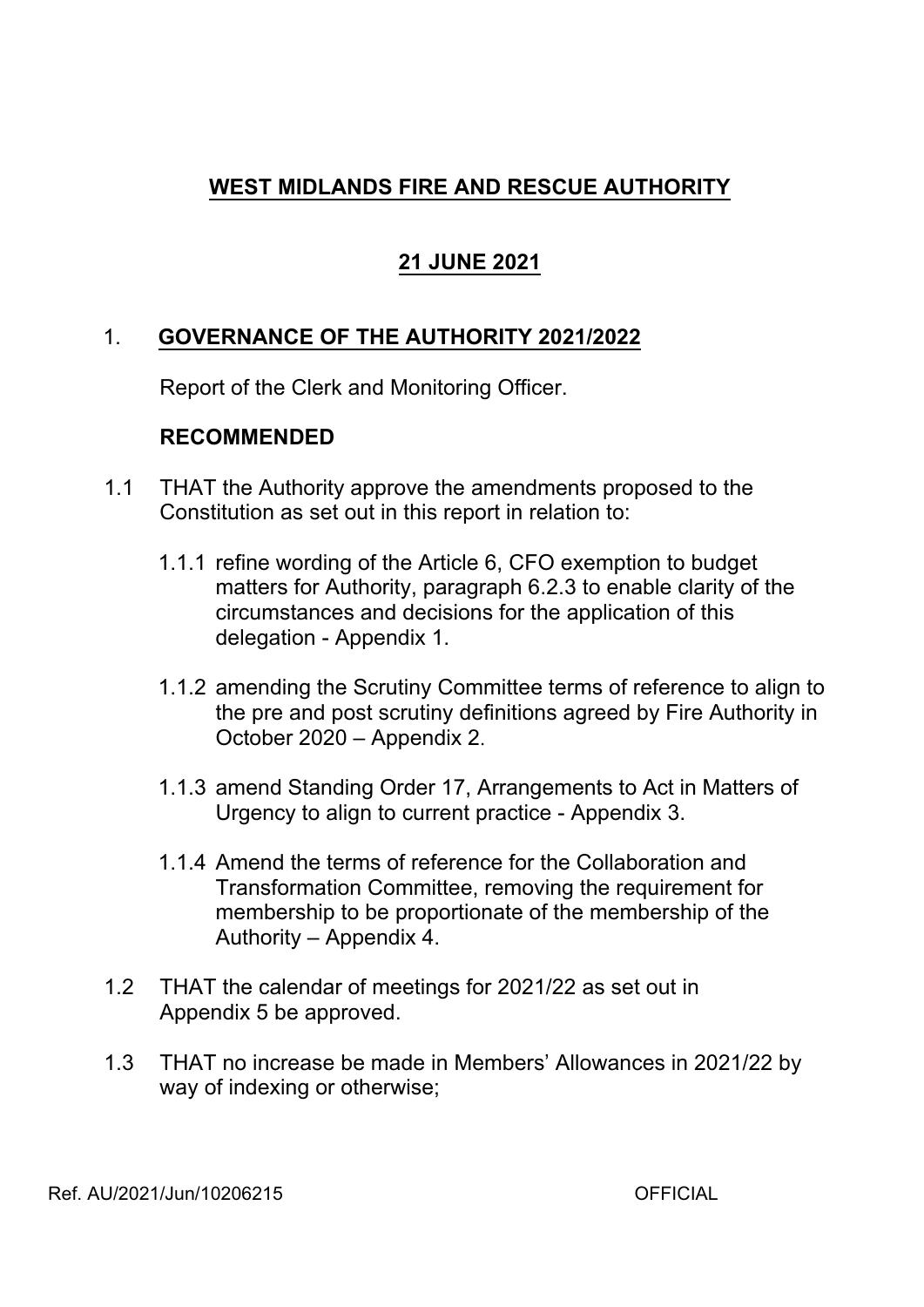- 1.4 THAT the Members' Allowances Scheme for 2021/22 as set out in Appendix 6, be approved.
- 1.5 THAT the Clerk be authorised to make and publish any necessary consequential amendments to constitutional documents in the light of decisions made regarding governance arrangements for 2021/22 in consultation with the Chair, Vice Chair and CFO.

## 2. **PURPOSE OF REPORT**

This report is submitted for the Authority to determine its governance arrangements for 2021/22.

## 3. **BACKGROUND**

### **Governance arrangements during the COVID pandemic**

- 3.1 In response to the major incident which was instigated in the West Midlands on the 19th March 2021 due to the COVID pandemic, the CFO and Strategic Enabling Team formed as the Business Continuity Management Team (BCMT). This was to enable a clear focus on responding to the pandemic, ensuring the safety of staff and the most effective delivery of services to communities, whilst also ensuring their safety in the delivery of services.
- 3.2 This impacted on the Authority's "business as usual" as The Authority took the decision to pause Authority and Committee meetings to enable BCMT to focus on the delivery of operational matters, supporting the delivery of local priorities throughout the pandemic.
- 3.3 During the initial period of lockdown the Authority invoked Decision under Matters of Urgency (Section 17.1 Authority Standing Orders) enabling the continuity of decision making by the Chief Fire Officer and Chair of the Authority on items of strategic importance.
- 3.4 Arrangements were made for Authority Members to be kept informed using weekly Authority Covid-19 briefings via video conferencing. During 2020/21 the Authority held Authority and Statutory Committee meetings virtually, in accordance with the Local Authorities (Coronavirus) (Flexibility of Local Authority Meetings) Regulations 2020, published by the Government allowing participation by remote attendance, during the period that physical meetings were not permitted.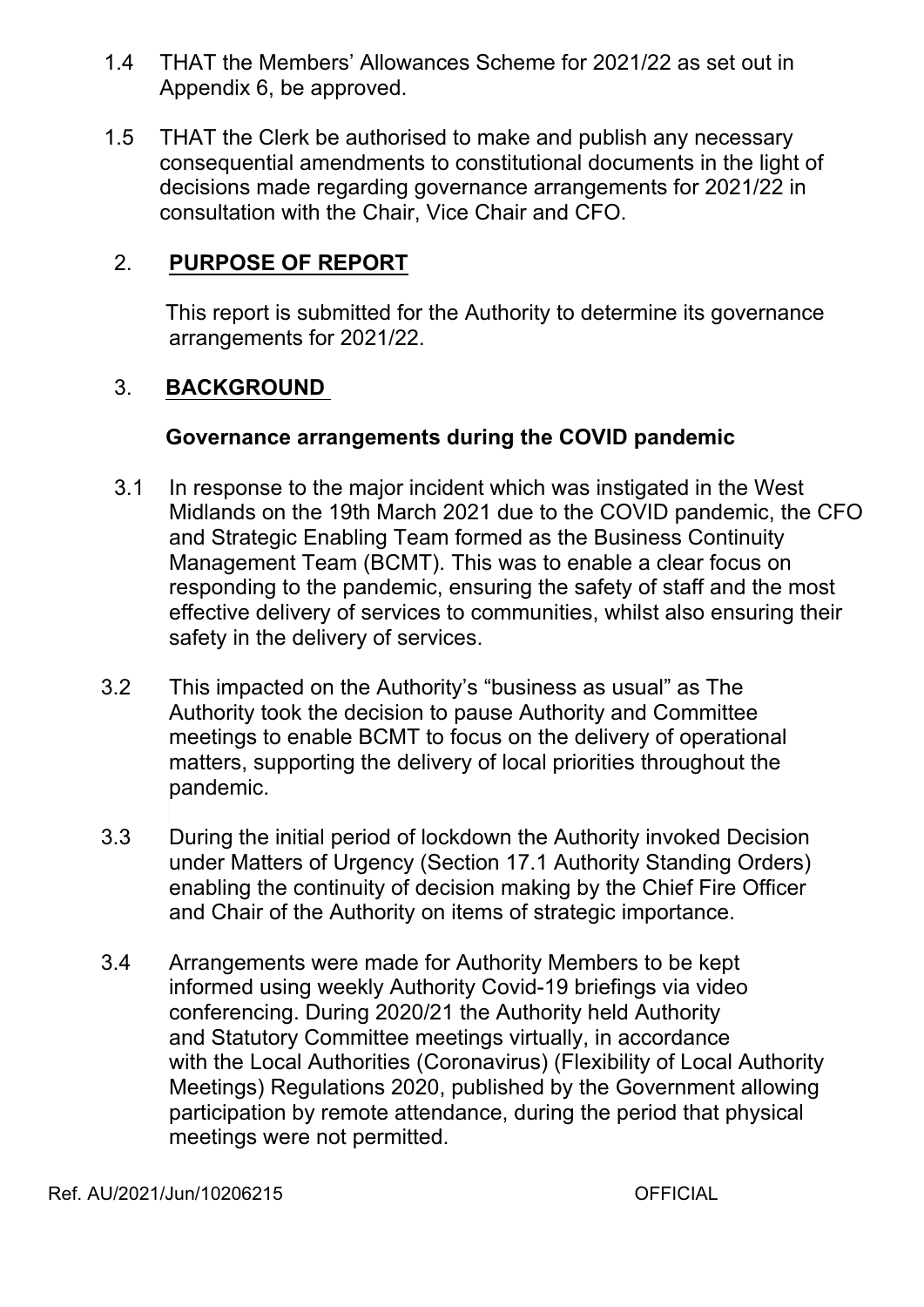- 3.5 Amendments to the constitution were approved by the Authority in October and December 2020.
- 3.6 Whilst Authority and Committee meetings have been paused during the Authority year 2020/21, the regular Covid 19 briefings which moved to Policy Planning Forums in September 2020 provided Members with strategic oversight of progress against business continuity objectives as well as delivery of the Authority's Strategy.
- 3.7 Fire Authority meetings will recommence as per the committee schedule set out in paragraphs 3.9-3.13 of this report from September 2021 onwards.

## **Constitution review**

- 3.8 Following the review of the Authority's constitution and CFO delegations in October 2020, further refinements are now proposed to enable clarity in the application of:
	- 3.8.1 the CFO delegation to approve spend in excess of £250,000 in exception circumstances. This delegation is aligned to Article 6, paragraph 6.2.3, budget matters for Authority. Proposed refined wording as set out in Appendix 1 highlights this exemption can be applied against 'operational decisions which require immediate approval, to ensure the Authority is effectively managing risk to its communities and ensuring public safety.'
	- 3.8.2 Article 9, Scrutiny Committee Terms of Reference proposed amendments are to adjust the article aligned to the agreed definitions of Pre and Post Scrutiny. Appendix 2 highlights proposed changes through a comparison of the current and proposed Article.
	- 3.8.3 Standing Order 17, Arrangements to act in Matters of Urgency, where amendments are proposed to reflect current practice in Appendix 3.
	- 3.8.4 Article 8, Collaboration and Transformation Committee, Appendix 4, proposed amendments are to remove the following requirement: the membership of the Committee will be such members of the political groups represented on the Authority as are appointed in proportion to their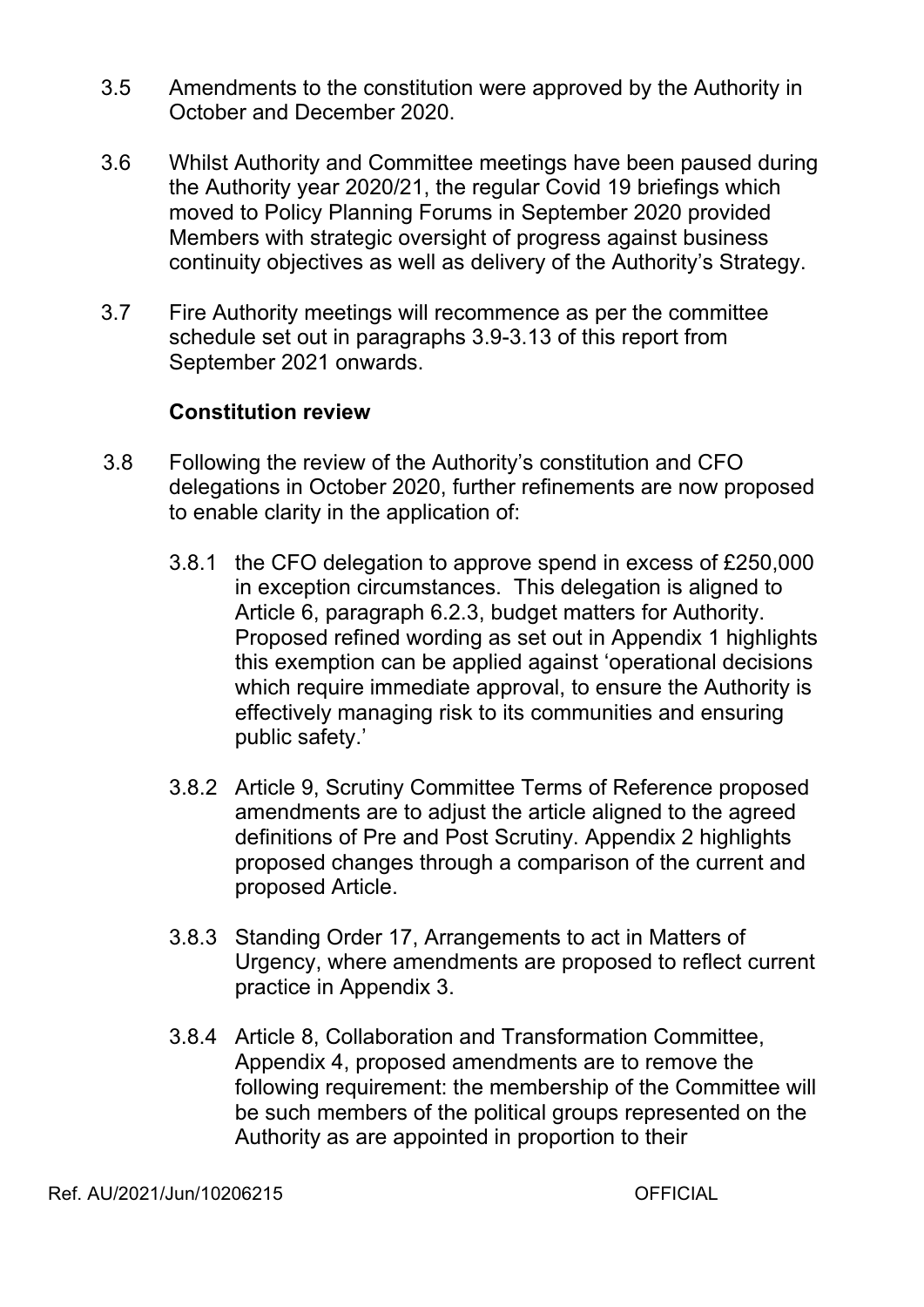representative allocation under the Local Government and Housing Act 1989 and the political group regulations.

### **Programme of Meetings**

- 3.9 As set out above in paragraphs 3.1-3.7 the 2020/21 Authority year has operated primarily under Matters of Urgency, with three Authority meetings undertaken during October, December and February and the continuation of statutory committees.
- 3.10 There have been four Audit and Risk Committee meetings during 2020/21 which have been arranged to enable financial timelines required or approval of the Statement of Accounts at the end of July 2021.
- 3.11 During 2020/21 Scrutiny and Collaboration Committee meetings were paused due to the operational demands of the Covid 19 pandemic. However as set out earlier in this report the regular briefings with Members which were weekly at the height of the pandemic enabled continued scrutiny and oversight of performance and collaboration with partners in meeting the needs of those most vulnerable in West Midlands communities. These meetings will recommence in September 2021.
- 3.12 Joint Consultative Panel meetings have not been held and these will recommence in September 2021.
- 3.13 A proposed programme of meetings for 2021/2022 is attached for approval as Appendix 5.

### **Members' Allowances Scheme**

- 3.14 In accordance with Regulation 10 of the Local Authorities (Members' Allowances) (England) Regulations 2003 (the Regulations), the Authority is required to make and approve a scheme of the payments of members' allowances each year.
- 3.15 The members allowance scheme does not allow for indexing beyond 1 April 2011. The member allowance scheme was reviewed by an Independent Review Panel and a report presented to the Authority in November 2018. Despite the outcomes of the review the Authority agreed to maintain its current members' allowance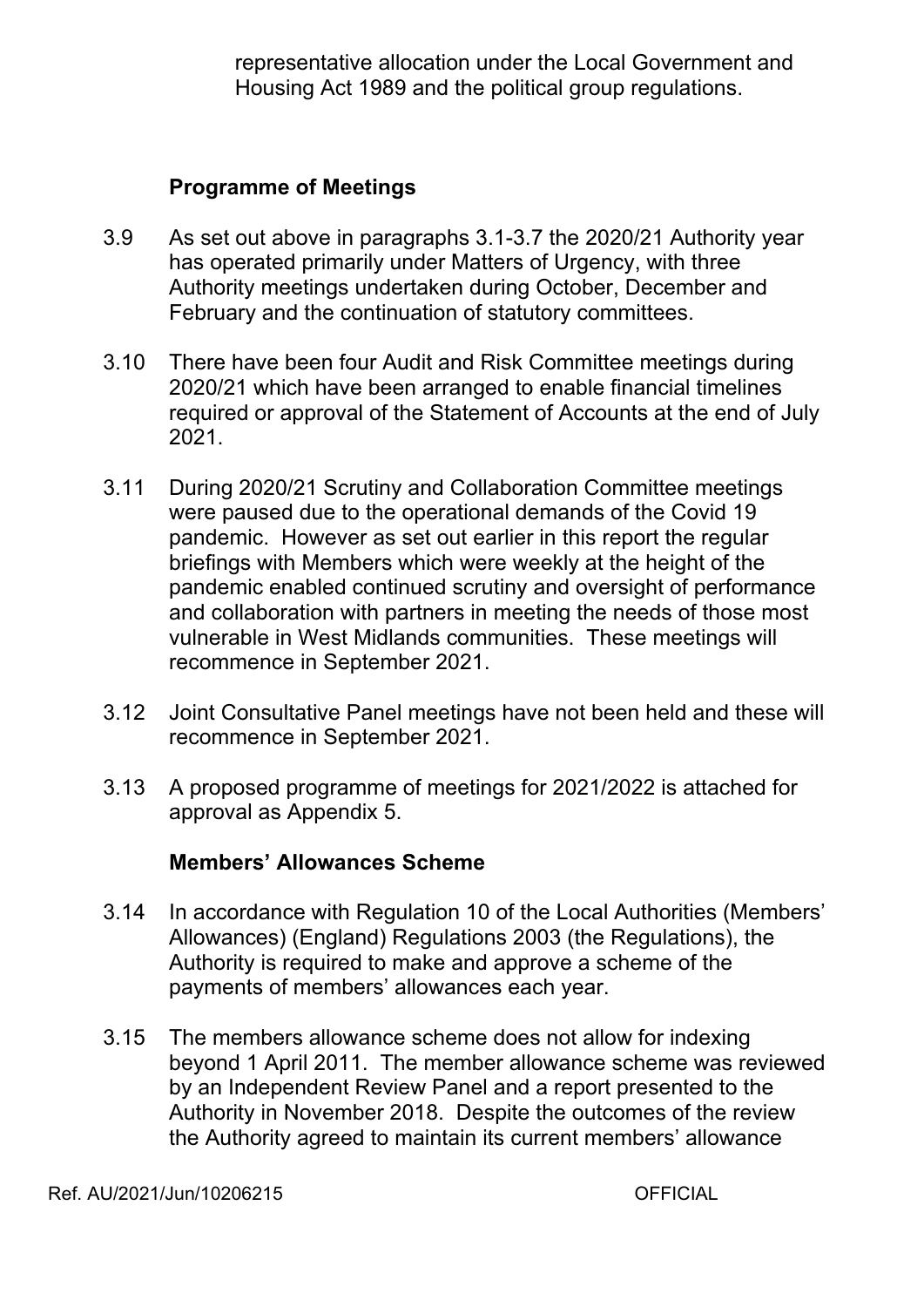scheme for 2019/20. This scheme continues for 2021/22.

- 3.16 The Localism Act 2011 introduced a new local standards framework and replaces independent members of the Standards Committee with an 'independent person'. Independent persons are entitled to claim travel and subsistence allowances as appropriate.
- 3.17 The members' allowances scheme is attached for approval as Appendix 6.
- 3.18 The governance structure is unchanged.

## **Member Role Descriptions**

3.19 The adoption of member role descriptions helps to define key roles and responsibilities and assists with any future reviews of remuneration. There have been no changes to role descriptions within the constitution for 2021/22

# 4. **EQUALITY IMPACT ASSESSMENT**

In preparing this report, an initial Equality Impact Assessment is not required and has not been carried out.

# 5. **LEGAL IMPLICATIONS**

This report invites the Authority to determine its decision making and governance arrangements for the coming year taking into account the relevant provisions of the Local Government Act 1972, Local Government Act 1985 and the Local Government and Housing Act 1989.

# 6. **FINANCIAL IMPLICATIONS**

Provision is made in the Authority's budget to meet costs associated with the operation of the Authority's decision making structures and the payment of Members' Allowances.

# **BACKGROUND PAPERS**

Ref. AU/2021/Jun/10206215 OFFICIAL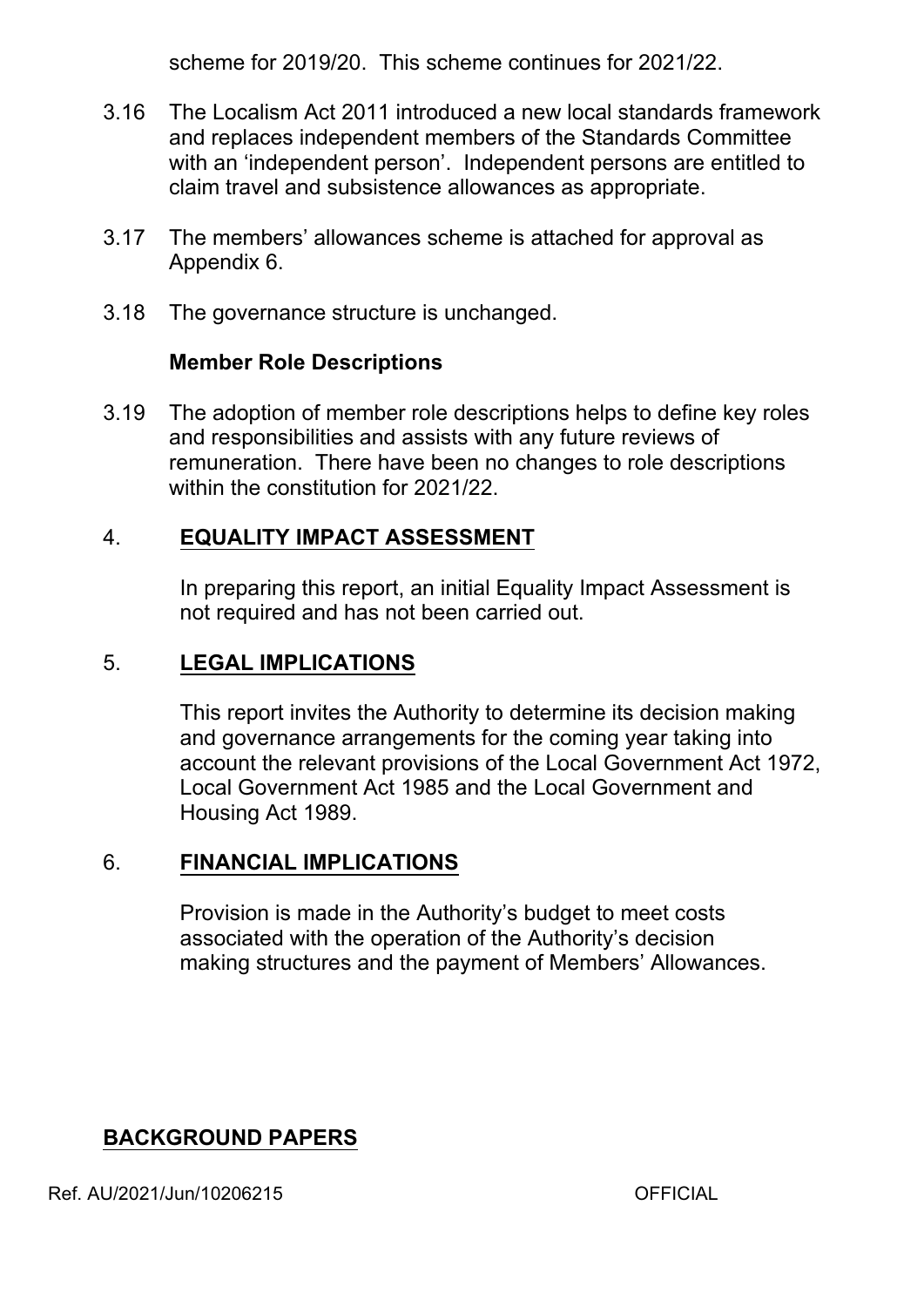Fire Authority Meeting February 2021 Fire Authority Meeting October 2020 Fire Authority Meeting December 2020

The contact name for this report is Karen Gowreesunker, telephone number 0121 380 6678

Karen Gowreesunker Satinder Sahota CLERK to the Authority **Monitoring Officer**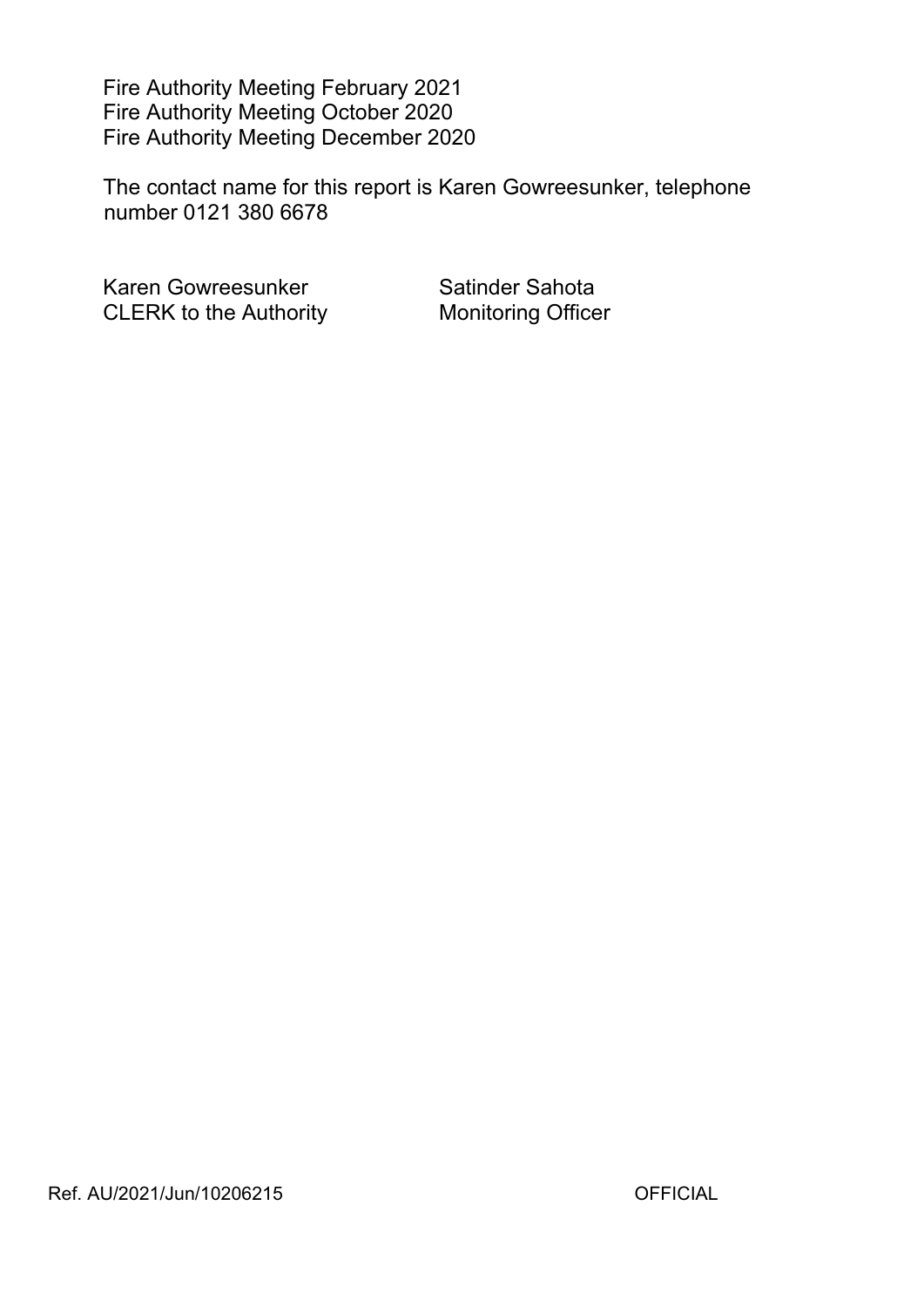## **2020/21 Exemption to Authority expenditure limit:**

Article 6, paragraph 6.2.3, budget matters for Authority

The CFO can exceed the £250k expenditure limit in exceptional circumstances, specifically in relation to operational incidents, where a risk based assessment identifies the need to acquire specific resources in excess of £250k. The CFO is to provide a retrospective report to the Authority setting out the decision making considerations and the associated expenditure incurred in such instances.

### **Proposed for approval:**

Aligned to 6.2.3, budget matters for Authority, the CFO can exceed the £250k expenditure limit in exceptional circumstances. These exceptional circumstances would align specifically to operational decisions which require immediate approval, to ensure the Authority is effectively managing risk to its communities and ensuring public safety. A risk based assessment will be undertaken which to support the need for this exemption to be applied in a timely manner. The CFO will retrospectively agree reporting requirements with the Chair to the Authority and Vice Chair.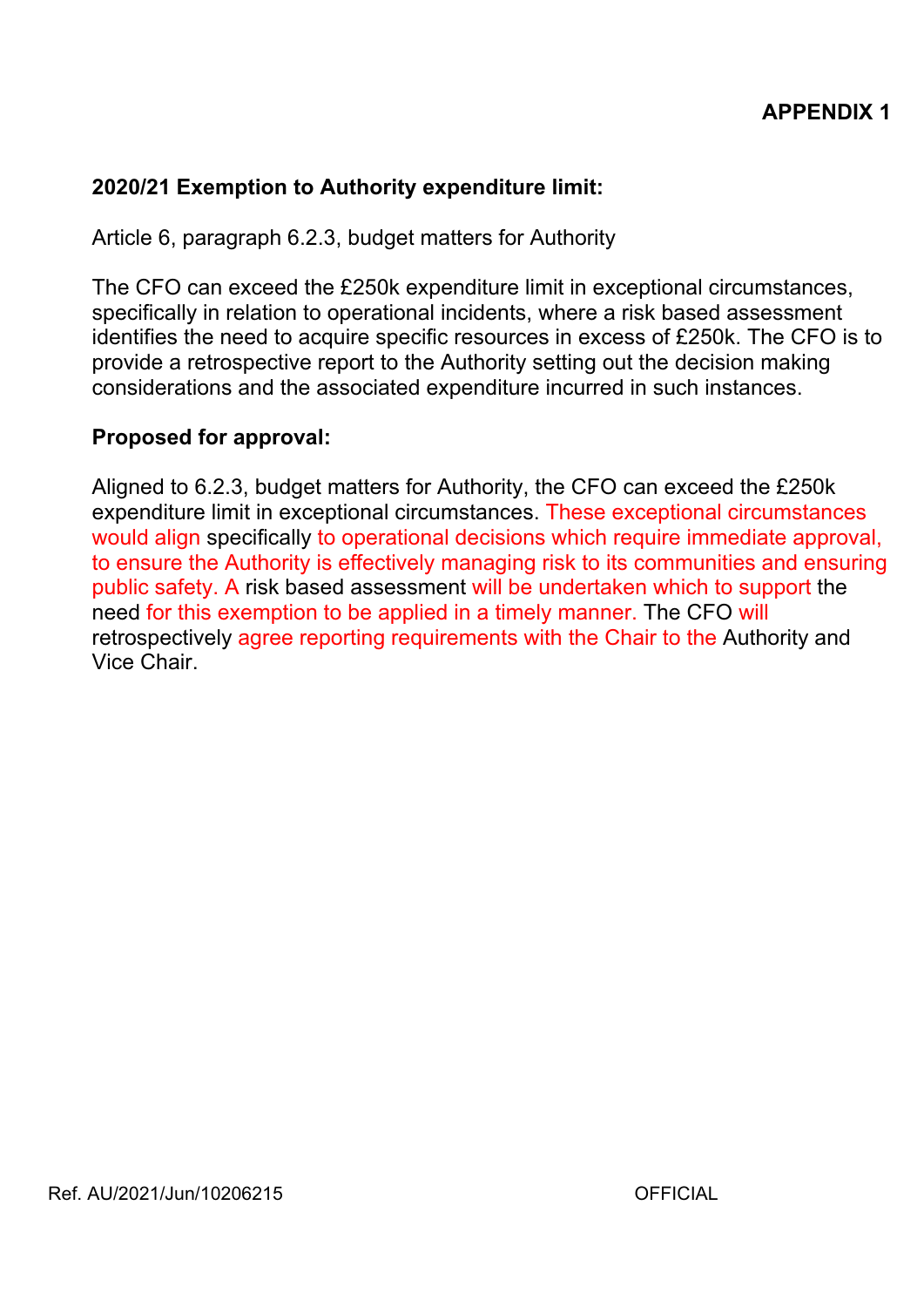## **APPENDIX 2**

## **2020/21 Scrutiny Terms of Reference:**

#### Article 9 - Scrutiny Committee

9.1 In line with expectations set out in the Fire and Rescue National Framework the Authority has established a Scrutiny Committee to support it in achieving its strategic objectives. The committee ensures that its policy and budgetary framework is followed and developed to reflect the changing needs and demands in meeting its statutory obligations.

The main purpose of the scrutiny function is to:

- i) Inform Policy Development (i.e. pre-decision scrutiny - to provide a political steer before a decision is taken/implemented. The Committee may do this by calling in matters considered at the Policy Planning Forum stage.)
- ii) Hold Officers and the Service to Account (i.e. the Committee may examine decisions that have already been implemented and may call upon officers to respond to its enquiries.)
- iii) Hold the Authority to Account (i.e. the Committee may call-in decisions for scrutiny before they are implemented, may examine decisions that have already been implemented and may call upon relevant members to respond to its enquiries.)
- iv) Conduct Reviews into Specific Issues (i.e. the Committee will identify matters that it wishes to conduct reviews into and call the relevant officers and members to assist it in carrying out those reviews.)

In carrying out its role the Committee will undertake pre and post scrutiny reviews as appropriate and aligned to the following definitions:

 Pre scrutiny enables changes proposed to strategic policy decisions to scrutinised. These are decisions which if implemented, would change the strategic priorities and outcomes agreed by the Fire Authority (for example, matters contained in Authority 'forward plan' for approval).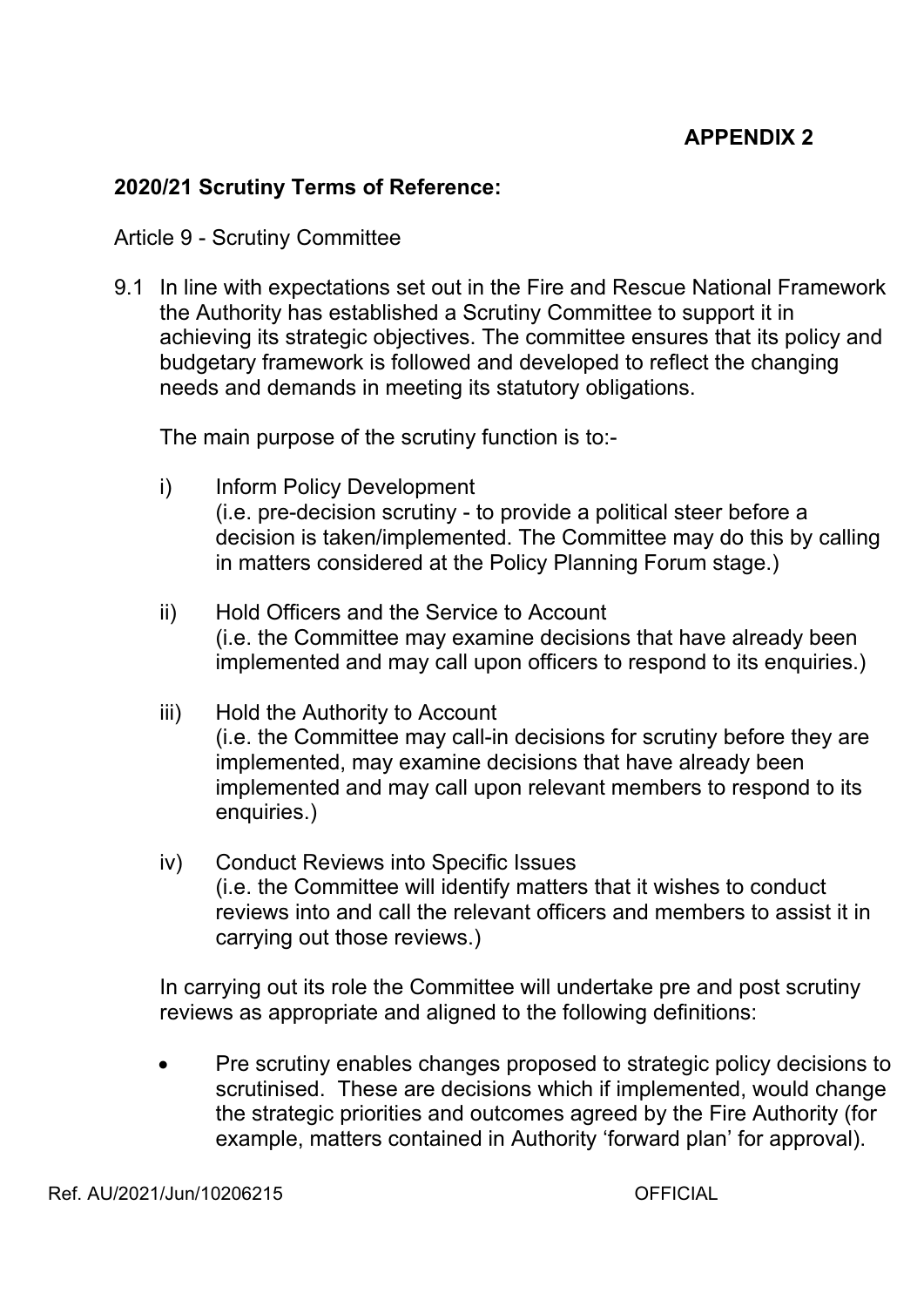Post scrutiny enables the Fire Authority to seek assurance around operational decisions already made by the CFO and other officers in the delivery of strategic priorities and outcomes (for example: training, partnership working).

### 9.2 Role and Functions

To carry out a maximum of two scrutiny reviews per annum selected by the Committee. Such reviews will be member-led and evidence based, and will produce SMART (specific, measurable, attainable, realistic and timely) recommendations to the Authority.

To track and monitor the implementation of review recommendations that are accepted by the Authority.

To summon any officer or member of the Authority to give account in respect of reviews or any other relevant matter.

To manage, in consultation with the Strategic Enabler for Finance and Resources, a specific budget for the purpose of buying in any necessary external advice and support in connection with the reviews. To receive and scrutinise performance information including progress against the Community Risk Management Plan and 'The Plan', the objectives and priorities and corporate performance indicators and review performance targets.

To review and scrutinise strategic performance information of the Shared Fire Control on a biannual basis.

To have responsibility for scrutiny of Diversity, Inclusion, Cohesion and Equality and diversity throughout the West Midlands Fire Service and to review policies and monitor performance in relation thereto.

To monitor and scrutinise as appropriate the Authority's HR policies.

To monitor and scrutinise sickness levels, promotion policies and employee exit information.

To receive information and statistics on grievance monitoring and to report outcomes to the Joint Consultative Panel.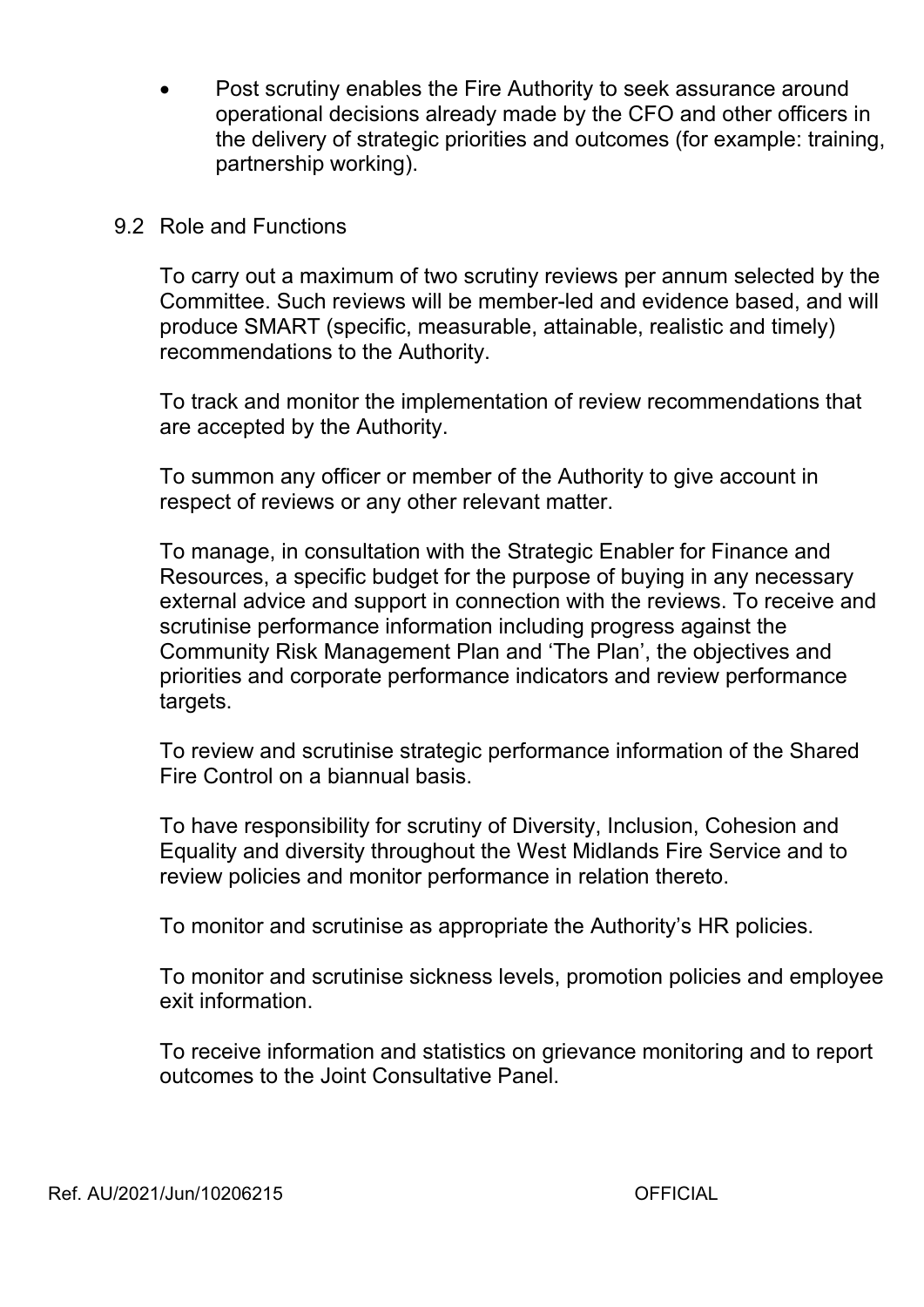To ensure that the Authority is meeting its duties under Health & Safety and environmental and other relevant legislation.

To deal with any matters referred to it by the full Authority, the Policy Planning Forum, the Chief Fire Officer, Clerk, Monitoring Officer or Treasurer, not within its work programme.

To refer any matter for consideration by the Authority, another Committee or an officer where considered appropriate.

To submit its minutes and an Annual Report to the Authority.

In order to allow for separation of the Scrutiny and decision-making functions, findings and recommendations of Scrutiny reviews will be presented to the Authority by the Chair of the Scrutiny Committee. Members (excluding substitutes) of the Scrutiny Committee shall not vote on matters arising from Scrutiny reviews.

The Committee will sit in public with minimum exceptions.

In addition to its programmed meetings, the Committee will hold additional meetings, as and when required, in order to efficiently manage its workload.

## **Proposed for approval:**

Article 9 - Scrutiny Committee

9.1 In line with expectations set out in the Fire and Rescue National Framework the Authority has established a Scrutiny Committee to support it in achieving its strategic objectives. The committee ensures that its policy and budgetary framework is followed and developed to reflect the changing needs and demands in meeting its statutory obligations.

Effective scrutiny frameworks will be in place for both the scrutiny of strategic policy, as well as performance. Aligned to the role of the Fire Authority and CFO as set out in articles 4 and 5 of this constitution, the scrutiny function should scrutinise decisions made or to be made, on the basis of 'public safety' aligned to the following definitions:

 **Pre scrutiny** enables changes proposed to strategic policy decisions to scrutinised. These are decisions which if implemented, would change the strategic priorities and outcomes agreed by the Fire Authority (for example, matters contained in Authority 'forward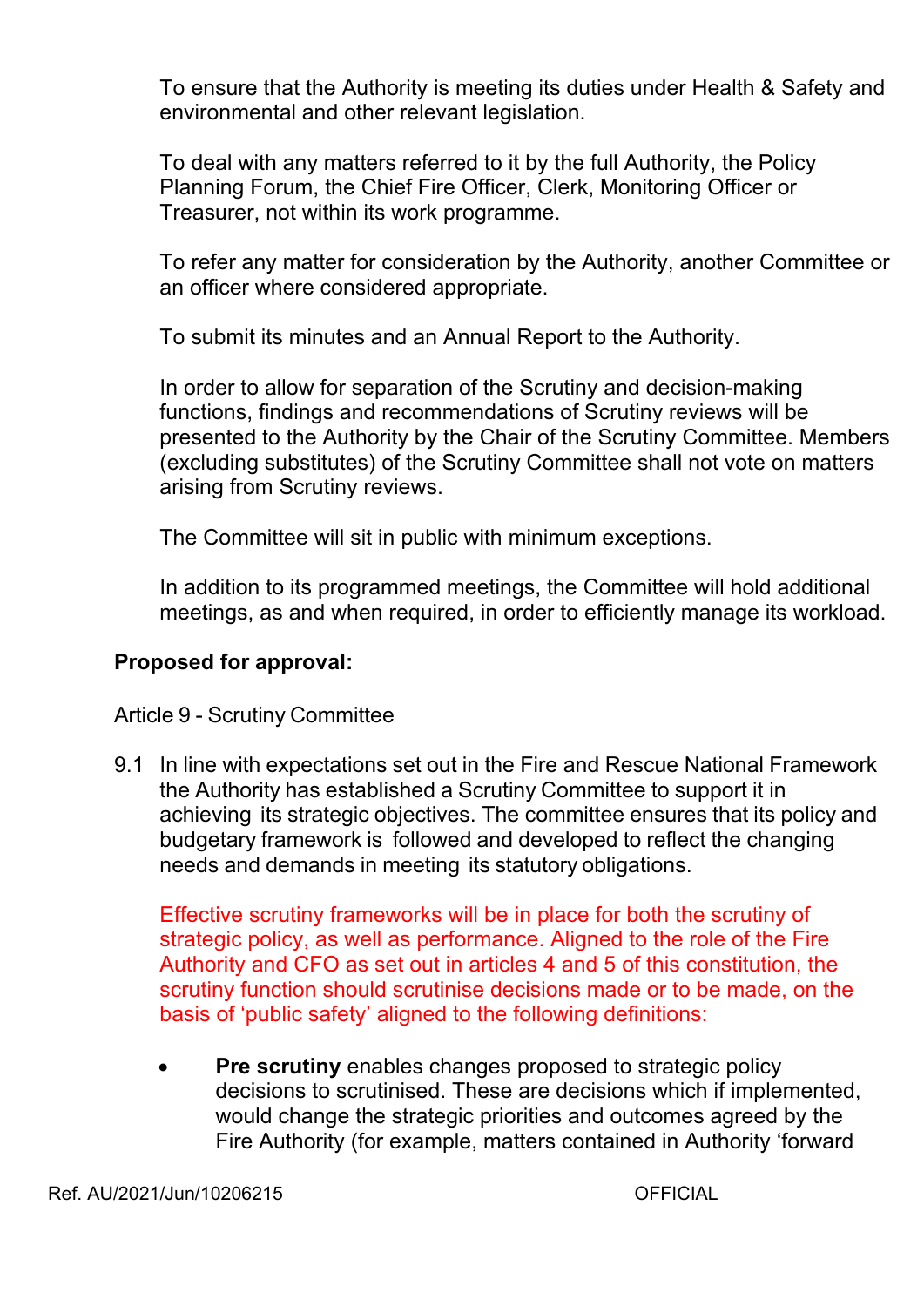plan' for approval). Pre scrutiny can:

- i) inform policy development and/or
- ii) hold the Authority to account.
- **Post scrutiny** enables the Fire Authority to seek assurance around operational decisions already made by the CFO and other officers in the delivery of strategic priorities and outcomes (for example: training, partnership working). Post scrutiny can
	- i) scrutinise performance of specific issues and/or
	- ii) hold officers to account.
- 9.2 Role and Functions

To carry out a maximum of two scrutiny reviews per annum selected by the Committee. Such reviews will be member-led and evidence based, and will produce SMART (specific, measurable, attainable, realistic and timely) recommendations to the Authority

To track and monitor the implementation of review recommendations that are accepted by the Authority.

To summon any officer or member of the Authority to give account in respect of reviews or any other relevant matter.

To manage, in consultation with the Strategic Enabler for Finance and Resources, a specific budget for the purpose of buying in any necessary external advice and support in connection with the reviews.

To receive and scrutinise performance information including progress against the Community Risk Management Plan and 'The Plan', the objectives and priorities and corporate performance indicators and review performance targets.

To review and scrutinise strategic performance information of the Shared Fire Control on a biannual basis.

To have responsibility for scrutiny of Diversity, Inclusion, Cohesion and Equality and diversity throughout the West Midlands Fire Service and to review policies and monitor performance in relation thereto.

To monitor and scrutinise as appropriate the Authority's HR policies.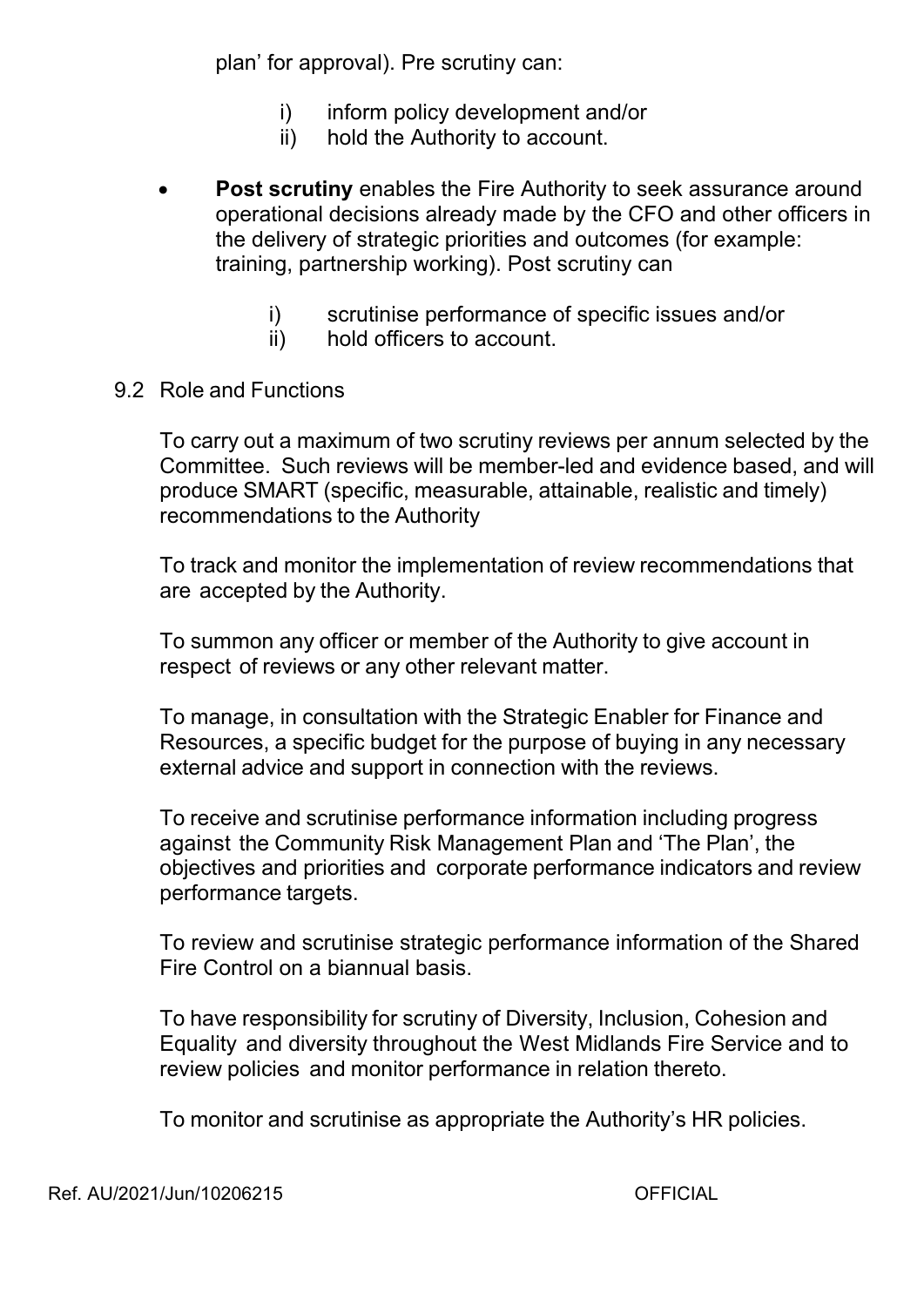To monitor and scrutinise sickness levels, promotion policies and employee exit information.

To receive information and statistics on grievance monitoring and to report outcomes to the Joint Consultative Panel.

To ensure that the Authority is meeting its duties under Health & Safety and environmental and other relevant legislation.

To deal with any matters referred to it by the full Authority, the Policy Planning Forum, the Chief Fire Officer, Clerk, Monitoring Officer or Treasurer, not within its work programme.

To refer any matter for consideration by the Authority, another Committee or an officer where considered appropriate.

To submit its minutes and an Annual Report to the Authority.

In order to allow for separation of the Scrutiny and decision-making functions, findings and recommendations of Scrutiny reviews will be presented to the Authority by the Chair of the Scrutiny Committee. Members (excluding substitutes) of the Scrutiny Committee shall not vote on matters arising from Scrutiny reviews.

The Committee will sit in public with minimum exceptions. In addition to its programmed meetings, the Committee will hold additional meetings, as and when required, in order to efficiently manage its workload.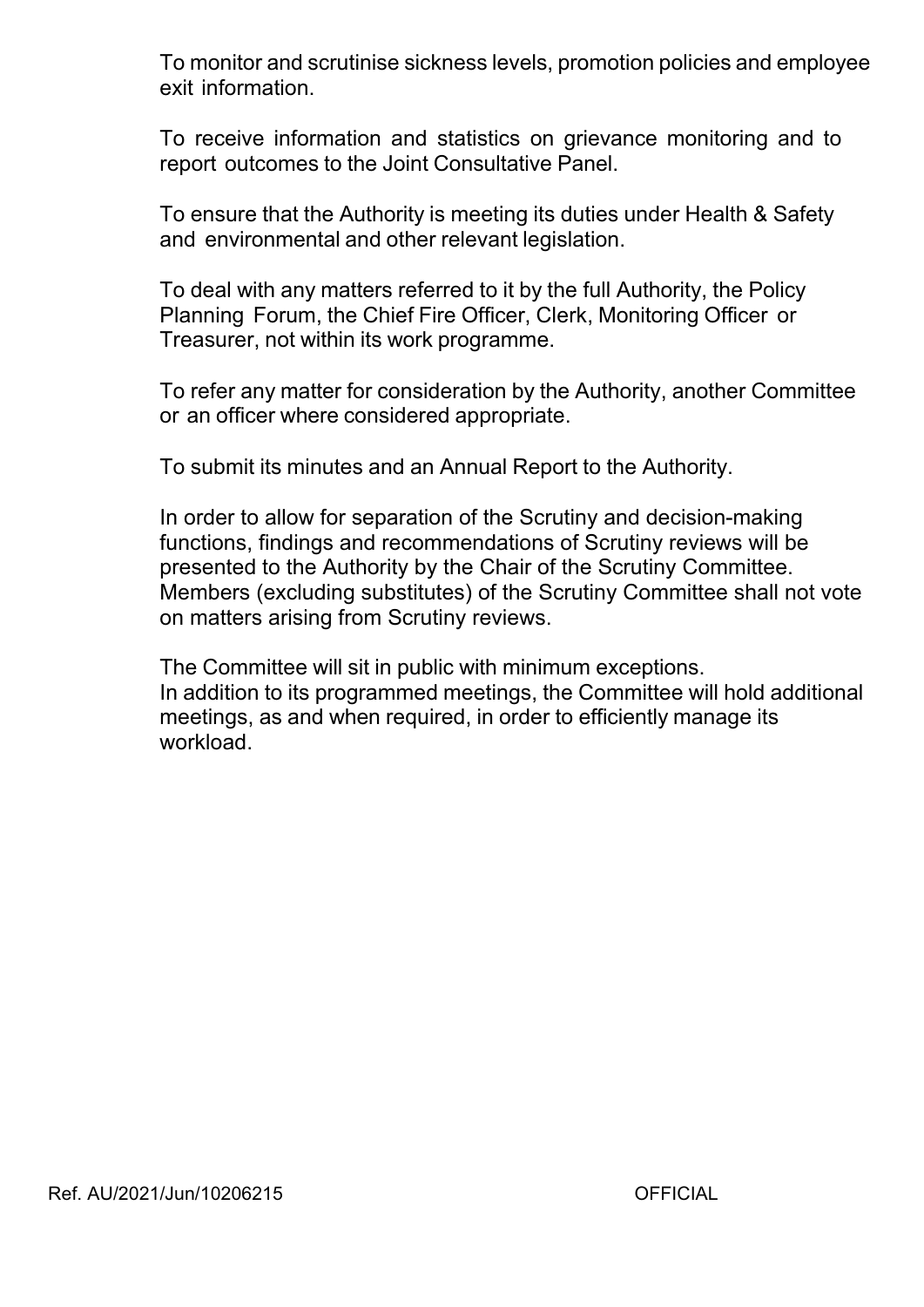### **2020/21 Standing Order 17**

- 17. Arrangements to Act in Matters of Urgency
- (1) The Authority shall make arrangements for its function to be discharged, in cases of urgency, as follows:
	- (a) by delegation to the Executive Committee which shall deal with all matters of an urgent nature which cannot be reasonably delayed until the next ordinary meeting of the Authority or appropriate Committee; or
	- (b) in cases of extreme urgency, by delegation to the Chief Fire Officer.

This Standing Order shall not apply to the functions which are properly undertaken by the Appointments, Standards and Appeals Committee, or the Audit and Risk Committee.

- (2) Where the Chief Fire Officer proposes to act on a matter of urgency, such action must be within approved Authority policy. The Chief Fire Officer proposing to act under these arrangements must:
	- (a) seek the agreement of the Clerk that he/she is satisfied that the matter in question constitutes a genuine matter of urgency, that all other avenues for the determination of the matter have been exhausted and that the urgency has not arisen due to a failure to finalise reports in time under normal procedures;
	- (b) consult the Chair and Vice-Chair of the Authority on the action the Chief Fire Officer proposes to take.
- (3) The Chief Fire Officer concerned shall record the urgent circumstances which make it necessary for action to be taken before the next ordinary meeting of the Authority or relevant Committee concerned.
- (4) Where action is taken under any of these circumstances, a report of that action, including a note of the circumstances which made it necessary, must be reported to the next ordinary meeting of the Authority.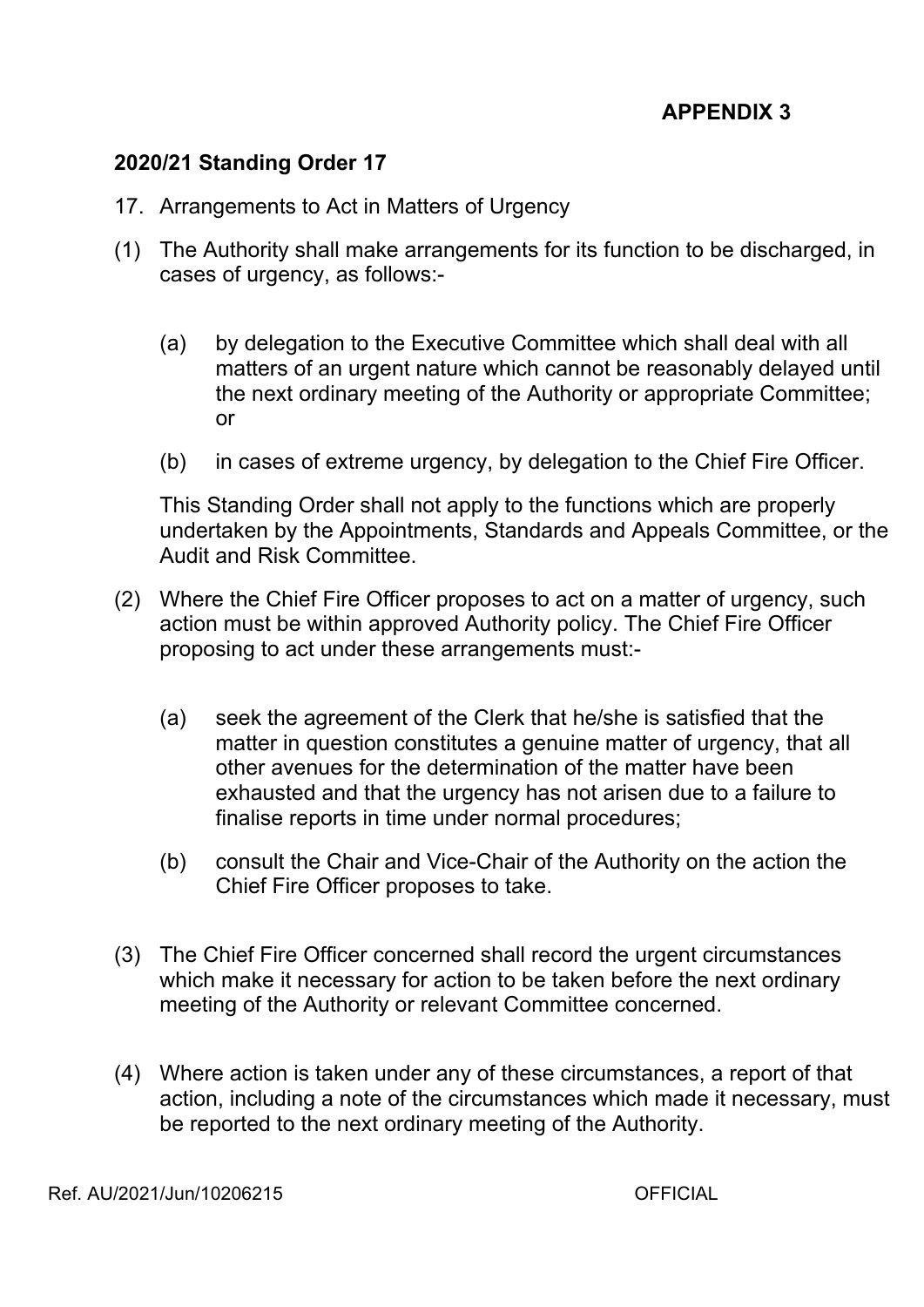## **Proposed for approval**

Standing Order 17 - Arrangements to Act in Matters of Urgency

- (1) The Authority shall make arrangements for its function to be discharged, in cases of urgency, as follows:
	- (a) By delegation to the Chief Fire Officer where matters of an urgent nature cannot be reasonably delayed, until the next ordinary meeting of the Authority, or appropriate Committee,

This Standing Order shall not apply to the functions which are properly undertaken by the Appointments, Standards and Appeals Committee, or the Audit and Risk Committee.

- (2) Where a Chief Fire Officer proposes to act on a matter of urgency, such action must be within approved Authority policy. A Chief Fire Officer proposing to act under these arrangements must:
	- (a) seek the agreement of the Clerk that he/she is satisfied that the matter in question constitutes a genuine matter of urgency, that all other avenues for the determination of the matter have been exhausted and that the urgency has not arisen due to a failure to finalise reports in time under normal procedures;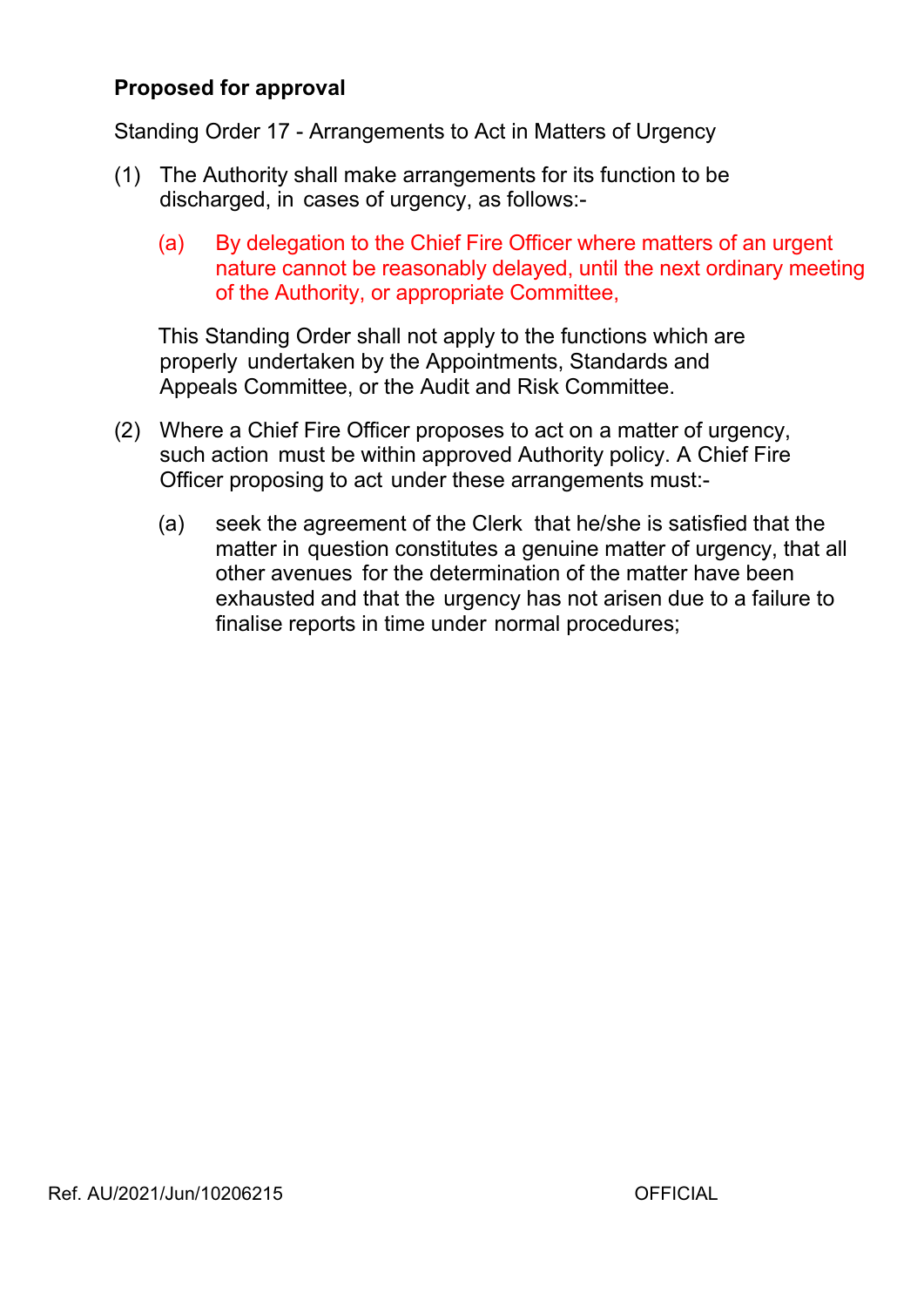## *West Midlands Fire and Rescue Authority – Constitution*

## *Part 4*

- (b) consult the Chair and Vice-Chair of the Authority on the action the Chief Fire Officer proposes to take.
- (3) The Chief Fire Officer concerned shall record the urgent circumstances which make it necessary for action to be taken before the next ordinary meeting of the Authority or relevant Committee concerned.
- (4) Where action is taken under any of these circumstances, a report of that action, including a note of the circumstances which made it necessary, must be reported to the next ordinary meeting of the Authority.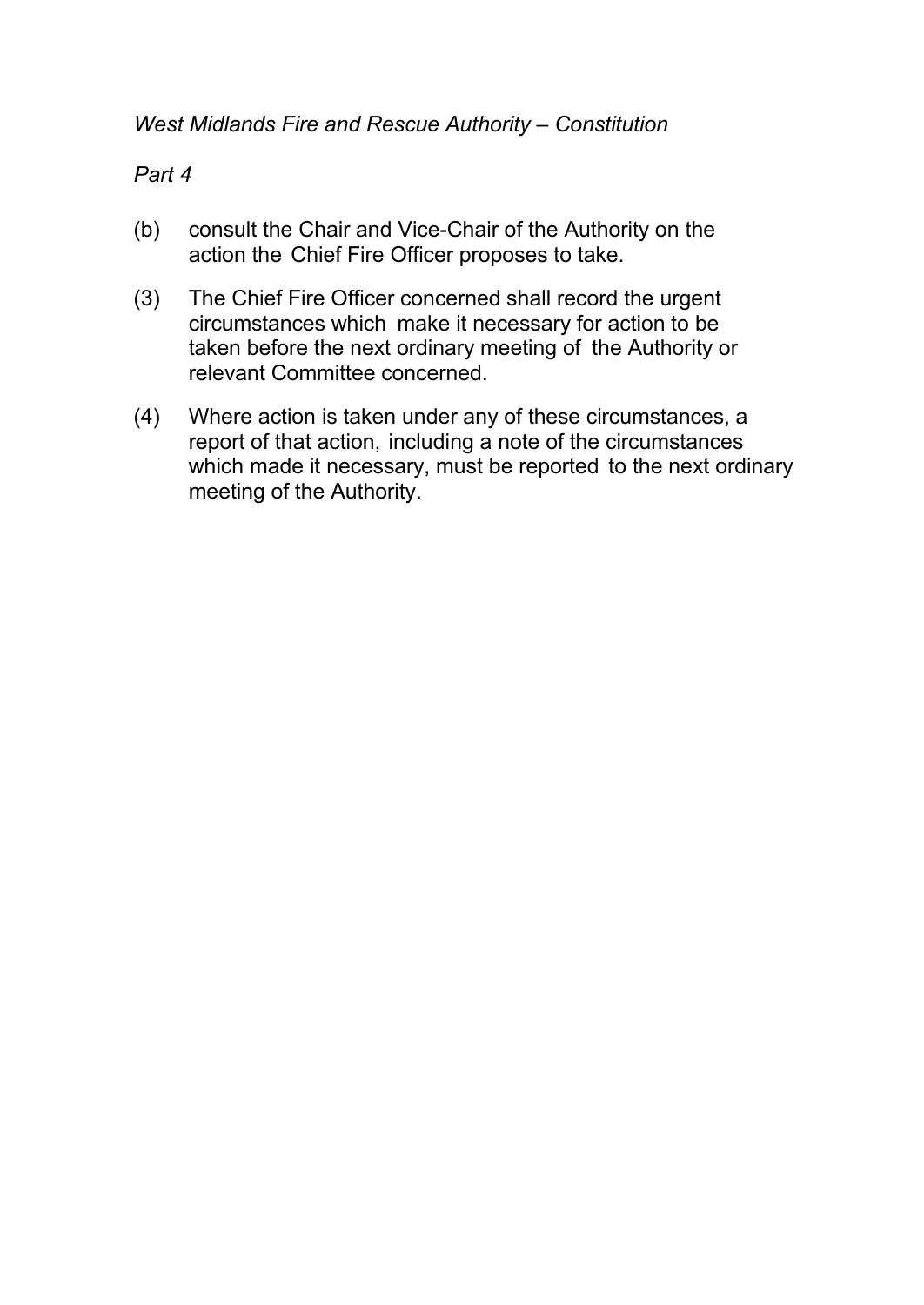### **2020/21 Collaboration and Transformation Committee**

### Article 8 – Collaboration and Transformation Committee

- 8.1 The Authority has established and Collaboration and Transformation Committee of 7 members. The membership of the Collaboration and Transformation Committee will be such members of the political groups represented on the Authority as are appointed in proportion to their representative allocation under the Local Government and Housing Act 1989 and the political group regulations.
- 8.2 Role and Functions: To support the Fire Authority's role and responsibility with regards to: The strategic development and assurance of transformational collaborative working agreements (up to implementation) aligned to the 'Duty to Collaborate' (Policing and Crime Act 2017) and/or the delivery of the Authority' Strategy, The Plan.
- 8.3 Findings and recommendations of the Collaboration and Transformation Committee are to be submitted to the Authority by the Chair of the Governance and Transformation Committee.
- 8.4 To submit its minutes to the Authority.

### **Proposed for approval**

- Article 8 Collaboration and Transformation Committee
- 8.1 The Authority has established and Collaboration and Transformation Committee of 7 members. The membership of the Collaboration and Transformation Committee will be such members of the political groups represented on the Authority as are appointed in proportion to their representative allocation under the Local Government and Housing Act 1989 and the political group regulations.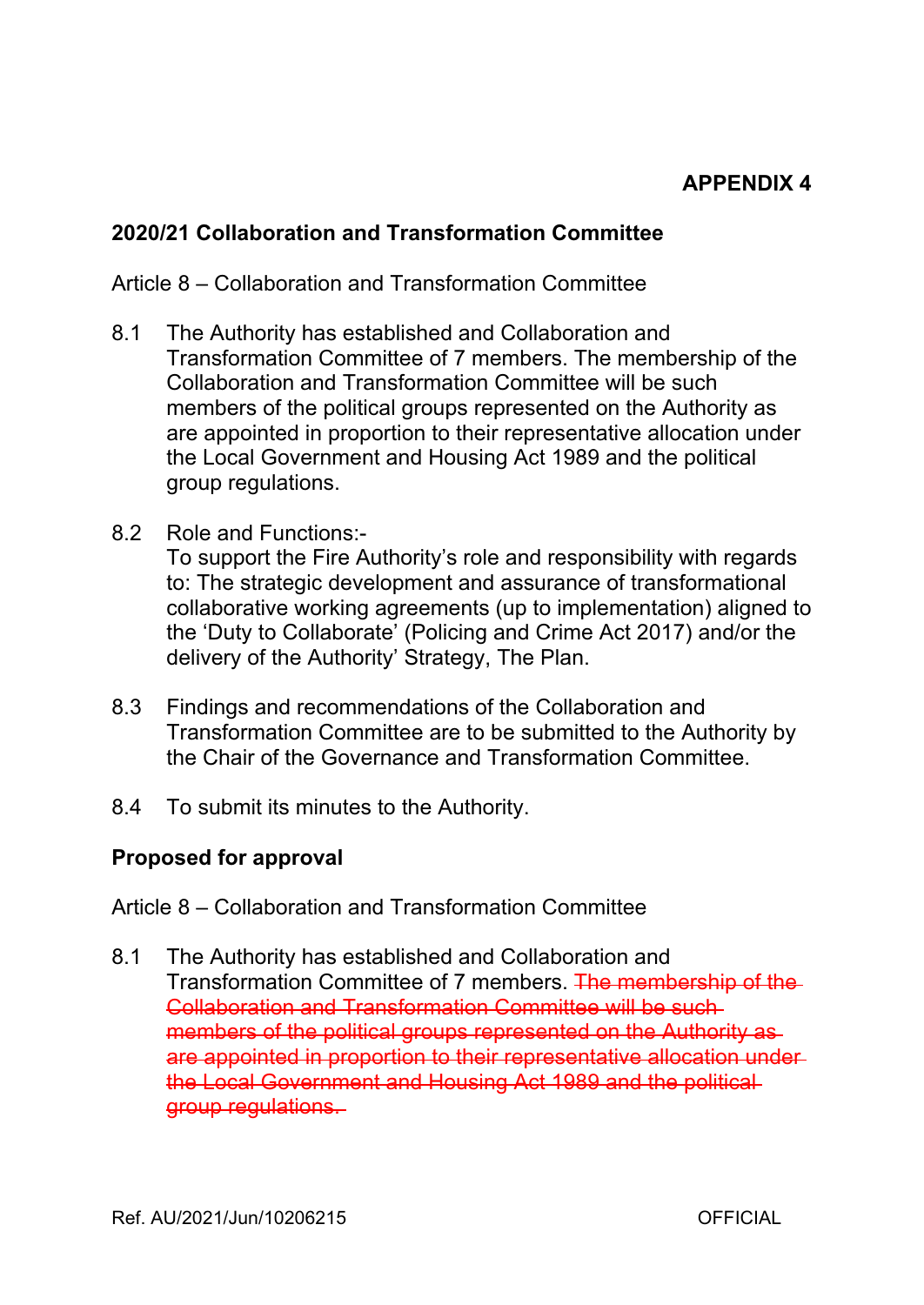- 8.2 Role and Functions: To support the Fire Authority's role and responsibility with regards to: The strategic development and assurance of transformational collaborative working agreements (up to implementation) aligned to the 'Duty to Collaborate' (Policing and Crime Act 2017) and/or the delivery of the Authority' Strategy, The Plan.
- 8.3 Findings and recommendations of the Collaboration and Transformation Committee are to be submitted to the Authority by the Chair of the Governance and Transformation Committee.
- 8.4 To submit its minutes to the Authority.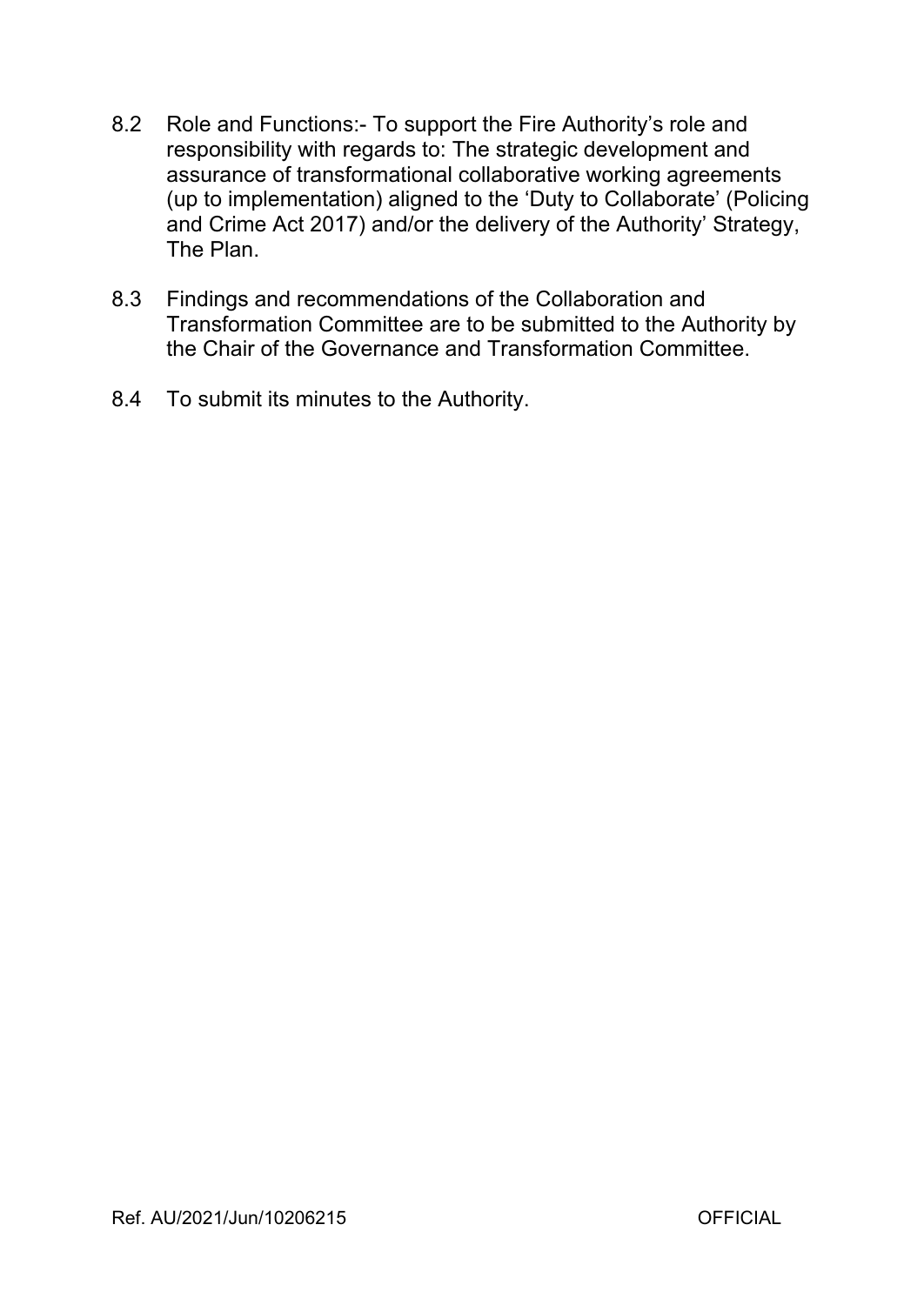## **WEST MIDLANDS FIRE AND RESCUE AUTHORITY**

### **CALENDAR OF MEETINGS 2021/22**

| <b>Date</b>                                  | <b>Time</b>    |       | <b>Meeting</b>                                                    |
|----------------------------------------------|----------------|-------|-------------------------------------------------------------------|
| 2021                                         |                |       |                                                                   |
| <b>JULY</b>                                  |                |       |                                                                   |
| <b>Monday 26 July</b>                        | 10.30          |       | Audit & Risk<br>Committee                                         |
| (May change to 19 July -<br>To be confirmed) |                |       |                                                                   |
| Tuesday 27 July                              | 10.30          | 10.30 | <b>Scrutiny Committee</b>                                         |
| <b>SEPTEMBER</b>                             |                |       |                                                                   |
| <b>Monday 6 September</b>                    | 10.30          |       | Collaboration &<br>Transformation<br>Committee                    |
| <b>Friday 10 September</b>                   | 15.00          |       | <b>Pension Board</b>                                              |
| Monday 20 September 10.30                    | 12.00          |       | Chair's Agenda<br>Meeting<br><b>Policy Planning Forum</b>         |
| Monday 27 September 10.30                    |                |       | <b>Audit &amp; Risk</b><br>Committee                              |
| <b>OCTOBER</b>                               |                |       |                                                                   |
| <b>Monday 4 October</b>                      | 11.00          |       | <b>Authority</b><br>[political groups at 10<br>am]                |
| <b>Monday 18 October</b>                     | 11.00          |       | <b>Policy Planning Forum</b>                                      |
| <b>NOVEMBER</b>                              |                |       |                                                                   |
| <b>Monday 1 November</b>                     | 10.30          |       | <b>Scrutiny Committee</b>                                         |
| <b>Monday 8 November</b>                     | 11.00<br>14.00 |       | <b>Policy Planning Forum</b><br><b>Audit &amp; Risk Committee</b> |
| Monday 29 November 10.30                     | 12.00          |       | Chair's Agenda<br>Meeting                                         |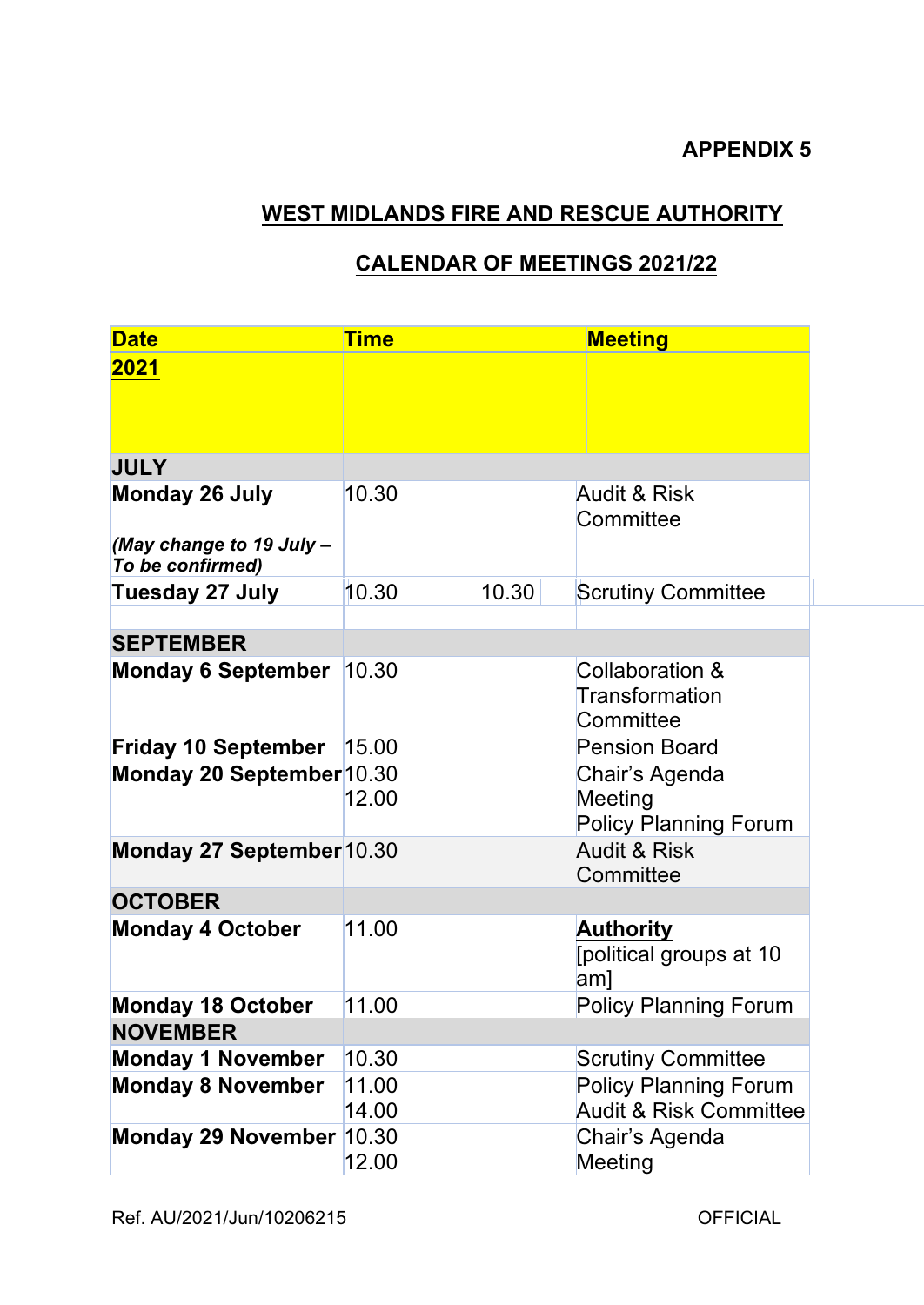| <b>Time</b><br><b>Meeting</b><br><b>Time</b><br><b>Date</b><br><b>DECEMBER</b>                                                    |
|-----------------------------------------------------------------------------------------------------------------------------------|
|                                                                                                                                   |
|                                                                                                                                   |
|                                                                                                                                   |
| 15.00<br><b>Pension Board</b><br><b>Friday 10 December</b>                                                                        |
| Monday 13 December  11.00<br><b>Authority</b><br>[political groups at 10<br>$\mathsf{am}$ ]                                       |
| 2022                                                                                                                              |
| <b>JANUARY</b>                                                                                                                    |
| 11.00<br><b>Policy Planning Forum</b><br><b>Monday 10 January</b>                                                                 |
| 10.30<br><b>Monday 24 January</b><br><b>Joint Consultative</b><br>Panel<br>(pre meeting tbc)                                      |
| 10.30<br><b>Monday 31 January</b><br>Chair's Agenda<br>12.00<br>Meeting<br><b>Policy Planning Forum</b>                           |
| <b>FEBRUARY</b>                                                                                                                   |
| <b>Monday 14 February</b><br>11.00<br><b>Authority</b> [budget and<br>precept setting]<br>[political groups at 10<br>13.00<br>am] |
| <b>Scrutiny Committee</b>                                                                                                         |
| <b>Monday 28 February</b><br><b>Policy Planning Forum</b><br>11.00                                                                |
| <b>MARCH</b>                                                                                                                      |
| TBC<br><b>March</b><br><b>Pension Board</b>                                                                                       |
| <b>Monday 21 March</b><br>10.30<br><b>Audit &amp; Risk</b><br>Committee                                                           |
| 11.00<br><b>Monday 28 March</b><br><b>Policy Planning Forum</b>                                                                   |
| <b>APRIL</b>                                                                                                                      |
| 10.30<br><b>Monday 11 April</b><br><b>Joint Consultative</b><br>Panel<br>[pre meeting tbc]                                        |
| 11.00<br><b>Policy Planning</b><br><b>Monday 25 April</b><br>Forum Collaboration &<br>13.00<br>Transformation<br>Committee        |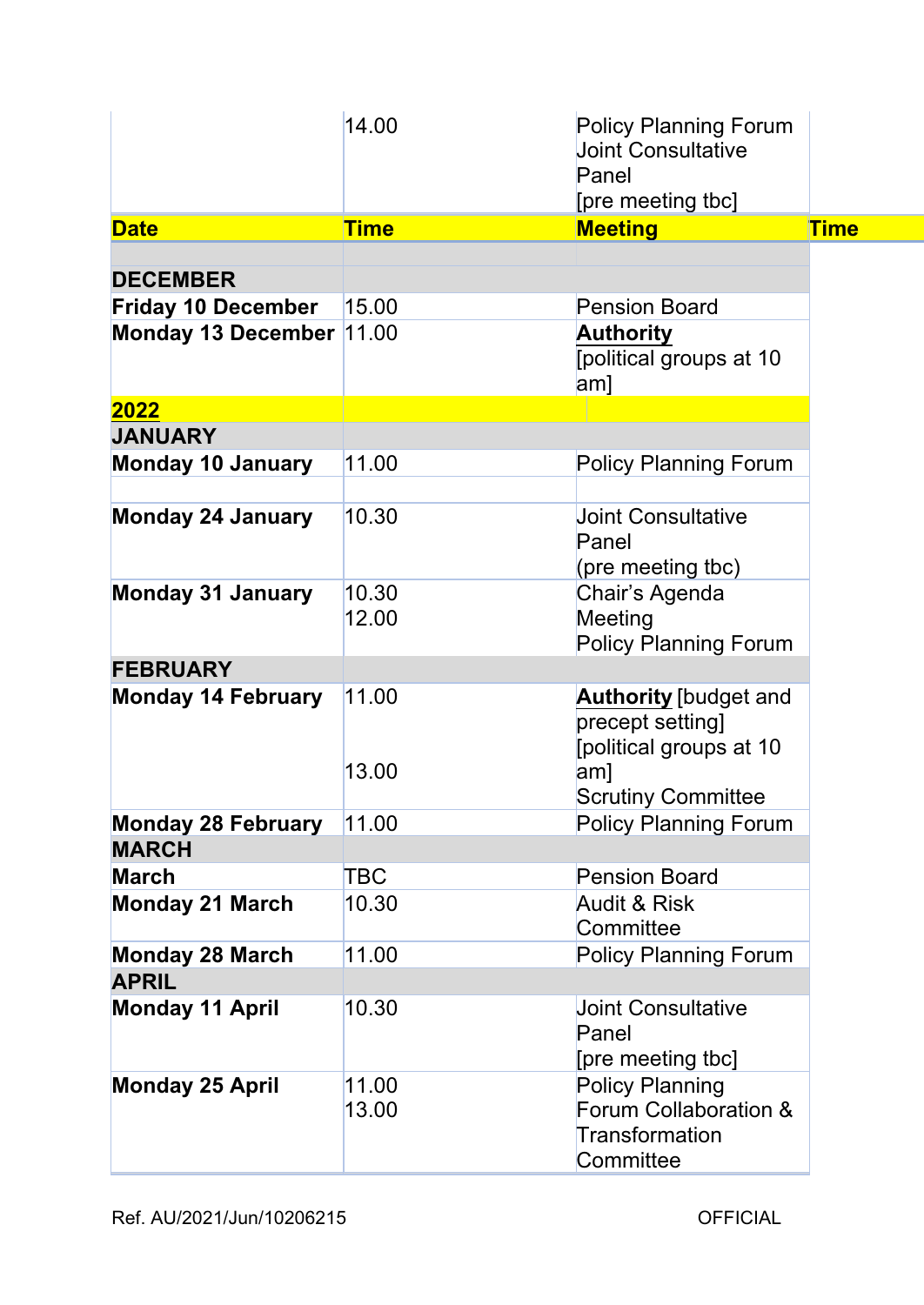| <b>MAY</b>                                                   |                |                                                                              |
|--------------------------------------------------------------|----------------|------------------------------------------------------------------------------|
| Monday 16 May                                                | 11.00          | <b>Policy Planning Forum</b>                                                 |
| <b>Monday 23 May</b>                                         | 10.30          | <b>Scrutiny Committee</b>                                                    |
| <b>JUNE</b>                                                  |                |                                                                              |
| June                                                         | TBC            | <b>Pension Board</b>                                                         |
| <b>Monday 6 June</b>                                         | 12.00<br>14.00 | <b>Policy Planning Forum</b><br><b>Audit &amp; Risk</b><br>Committee         |
| <b>Monday 13 June</b>                                        | 10.30          | Chair's agenda<br>meeting                                                    |
| <b>NEW MUNICIPAL</b><br><b>YEAR</b><br><b>Monday 27 June</b> | 11.00          | <b>Authority [Annual</b><br><b>Meeting</b><br>[political groups at 10<br>am] |

The Appointments, Standards and Appeals Committee will meet as and when required.